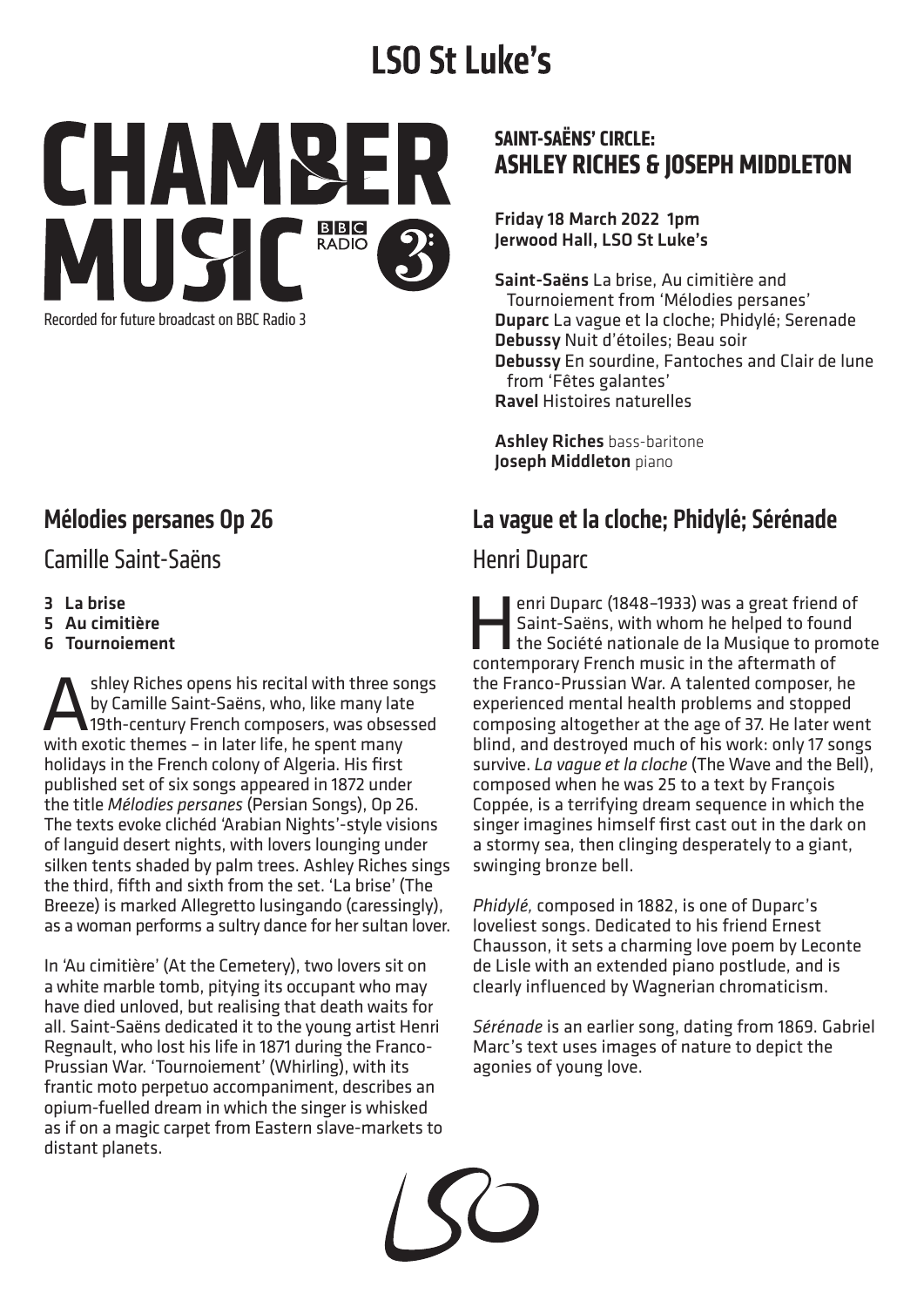# Nuit d'étoiles; Beau soir

## Claude Debussy

Ext we hear five songs by Claude Debussy<br>
(1862-1918), beginning with two teenage<br>
compositions. Nuit d'étoiles (Starry Night) (1862–1918), beginning with two teenage compositions. *Nuit d'étoiles* (Starry Night) was Debussy's first published piece, appearing in 1880, when he was an 18-year-old student at the Paris Conservatoire. Théodore de Banville's poem is a tale of lost love, and the piano imitates a lyre in Debussy's melancholic setting.

*Beau soir* (Fine Evening), a setting of a poem by Paul Bourget composed two years earlier, is also tinged with sadness as a sunset scene induces the realisation that life is brief.

# Fêtes galantes

Claude Debussy

En sourdine Fantoches Clair de lune

**Many fin de siècle French song composers**<br>Werlaine (1844-96), the Symbolist poet v<br>exquisite verses could canture 'the sound of a fl were drawn to the subtle musicality of Paul Verlaine (1844–96), the Symbolist poet whose exquisite verses could capture 'the sound of a flute in the moonlit shadows, the flutter of a silk dress in the wind, the trembling of glass or crystal on a sideboard … ' When the young Debussy reluctantly left Paris to study in Rome in 1885, he took with him a copy of Verlaine's *Fêtes galantes*, its verses evoking the atmosphere of paintings by Watteau or Fragonard in which beribboned gallants serenade their ladies in idyllic landscapes. Debussy left behind his married mistress, the amateur singer Marie-Adélaïde Vasnier, for whom he composed his first settings of three of Verlaine's poems, 'En sourdine' (Muted), 'Fantoches' (Marionettes), and 'Clair de lune' (Moonlight). Six years later he recast these same settings, the dreamy ambience of the first and third contrasting with the brittle agility of the second.

Programme notes by Wendy Thompson

### Histoires naturelles

#### Maurice Ravel

- 1 Le paon (The Peacock)
- 2 Le grillon (The Cricket)
- 3 Le cygne (The Swan)
- 4 Le martin-pêcheur (The Kingfisher)
- 5 La pintade (The Guinea-fowl)

**Maurice Ravel wrote this witty song cycle in**<br>1906. He took his texts from Jules Renard's<br>nooms depicting the animal kingdom. The songs' 1906. He took his texts from Jules Renard's *Histoires naturelles*, a collection of prosepoems depicting the animal kingdom. The songs' conversational vocal style captures the directness the composer admired in Renard's poems. The piano accompaniment, meanwhile, provides vivid musical portrayals of each creature.

The peacock makes his entrance to pompous dotted rhythms inspired by the courtly Baroque 'French overture' – but spoils the effect with his characteristic screech. The next song evokes the tiny cricket's industry through delicate textures, a high-lying vocal line and fidgety little piano motifs. The rich harmonies and rippling piano figuration of 'The Swan' create a dreamy atmosphere – until the humorous closing bars jolt us back to reality. In the fourth song, slow, hushed chords and a pensive vocal line capture a fisherman's wonder at seeing a kingfisher perch on his rod. Its peaceful mood is shattered by the fifth and final song, where explosive piano ornaments, strutting figures and rapid bursts of text convey the aggression of the guinea-fowl who 'never stops screaming her discordant cry'.

Programme note by Kate Hopkins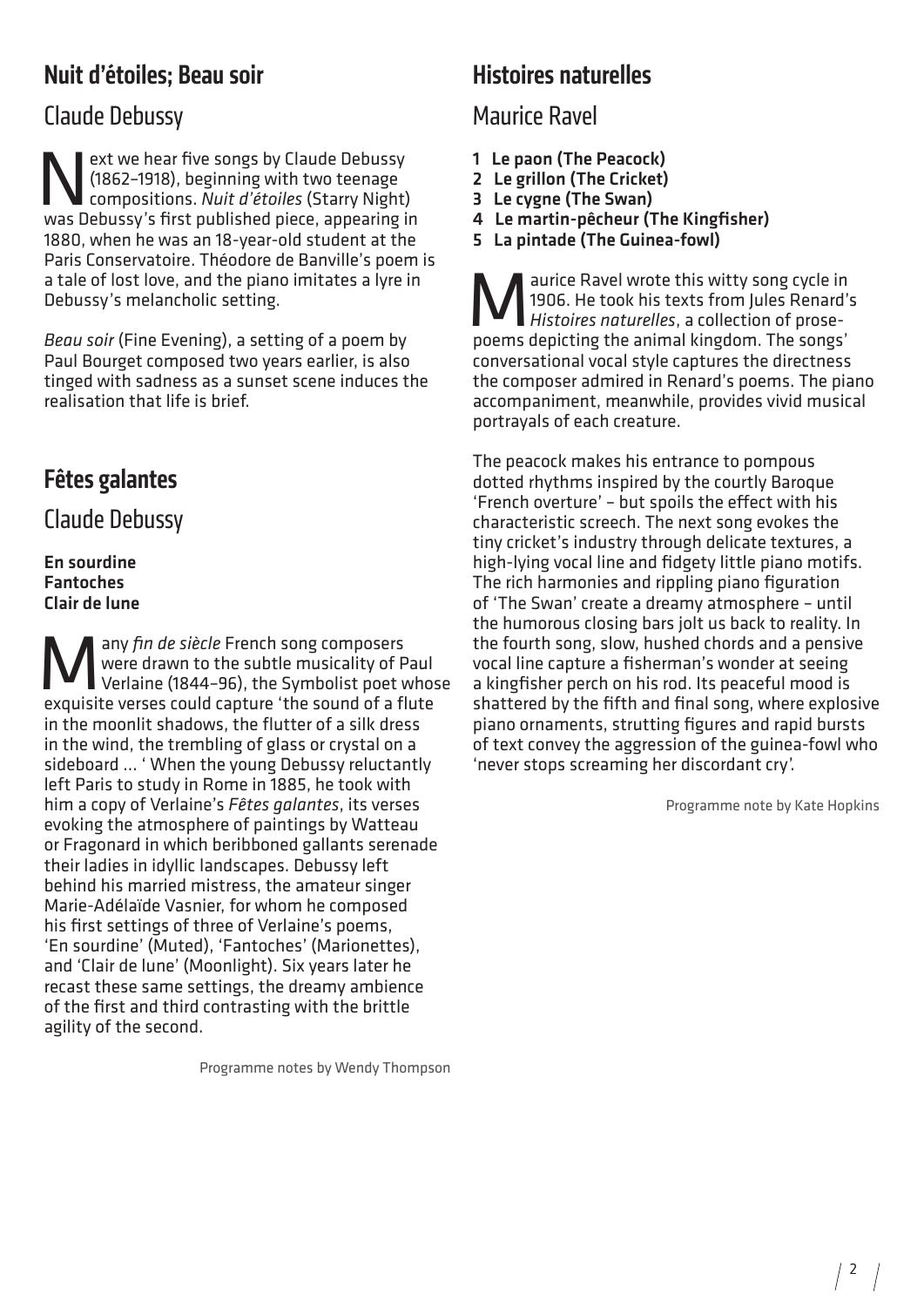# Ashley Riches

#### bass-baritone

**Bass-baritone Ashley Riches studied at King's**<br>College, Cambridge and the Guildhall School<br>of Music & Drama and was later a Jette Parker<br>Noung Artist at the Poval Opera House and a BBC College, Cambridge and the Guildhall School of Music & Drama and was later a Jette Parker Young Artist at the Royal Opera House and a BBC Radio 3 New Generation Artist.

On the operatic stage he has sung Figaro and Count Almaviva (Mozart's *The Marriage of Figaro*), Don Giovanni (Mozart), Escamillo (Bizet's *Carmen*), Schaunard (Puccini's *La boh*è*me*) and the Pirate King (Gilbert and Sullivan's *The Pirates of Penzance*) at houses including the Royal Opera House, English National Opera, Glyndebourne, Garsington, the Grange Festival and Opera Holland Park.

Highlights on the concert platform in the 2021/22 season include Tippett's *Midsummer Marriage*  with Ed Gardner/London Philharmonic Orchestra, Haydn's *The Creation* with Laurence Cummings/ Academy of Ancient Music, Purcell's *Dido and Aeneas* with the Helsinki Baroque Orchestra, a US tour of Bach's *Christmas Oratorio* with Richard Egarr/Philharmonia Baroque Orchestra, a European tour of Handel's *Messiah* with Paul McCreesh/ Basel Chamber Orchestra, Handel's *Solomon* with the Netherlands Radio Philharmonic Orchestra and Bach's St John Passion with Trevor Pinnock/the Royal Concertgebouw Orchestra in Amsterdam.

In recital, he has collaborated with pianists including Graham Johnson, Iain Burnside, Julius Drake, Joseph Middleton, Anna Tilbrook, James Baillieu, Simon Lepper, Gary Matthewman and Sholto Kynoch.

Ashley has a fast-growing discography including the *BBC Music Magazine* 2020 Recording of the Year, Purcell's *King Arthur* with Gabrieli and *Wonderful Town* with the LSO and Sir Simon Rattle. Most recently he released his debut solo disc for Chandos, *Musical Zoo*.

# Joseph Middleton

#### piano

ianist Joseph Middleton specialises in the art of song accompaniment and chamber music and has been internationally acclaimed within this field. Described in *BBC Music Magazine* as 'one of the brightest stars in the world of song and Lieder', he has also been labelled 'the cream of the new generation' by *The Times* and 'a perfect accompanist' by *Opera Now*.

Joseph enjoys fruitful partnerships with internationally established singers including Sir Thomas Allen, Louise Alder, Ian Bostridge, Dame Sarah Connolly, Iestyn Davies, Fatma Said, Samuel Hasselhorn, Wolfgang Holzmair, Christiane Karg, Katarina Karnéus, Angelika Kirchschlager, Dame Felicity Lott, Christopher Maltman, John Mark Ainsley, Ann Murray, James Newby, Mark Padmore, Miah Persson, Allan Clayton, Matthew Rose, Carolyn Sampson and Roderick Williams. He collaborates with rising stars from the younger generation and regularly programmes his own series for BBC Radio 3.

Recent seasons have taken him to London's Wigmore Hall, Royal Opera House and Royal Festival Hall, the Vienna Konzerthaus, Amsterdam Concertgebouw and Muziekgebouw, Köln Philharmonie, Strasbourg, Frankfurt, Lille and Gothenburg Opera Houses, Berlin Boulez Saal, Paris Musée d'Orsay, Zürich Tonhalle, deSingel Antwerp, Luxembourg Philharmonie, Bozar Brussels, Tokyo's Oji Hall and New York's Alice Tully Hall. He regularly appears at festivals in Aix-en-Provence, Aldeburgh, Edinburgh, Munich, Schubertiade Schwarzenberg and Hohenems, Stuttgart, Frankfurt, Ravinia, Japan, San Francisco, Toronto and Vancouver as well as the BBC Proms.

His fast growing discography on Harmonia Mundi, BIS, Chandos and Signum Records has won him a Diapason D'or, Edison Award, Prix Caecilia as well as numerous *Gramophone* and *BBC Music Magazine Award* nominations.

Joseph Middleton is director of Leeds Lieder, musician in residence at Pembroke College Cambridge and a Professor and Fellow at his alma mater, the Royal Academy of Music. He was the recipient of the Royal Philharmonic Society's Young Artist of the Year Award in 2017.